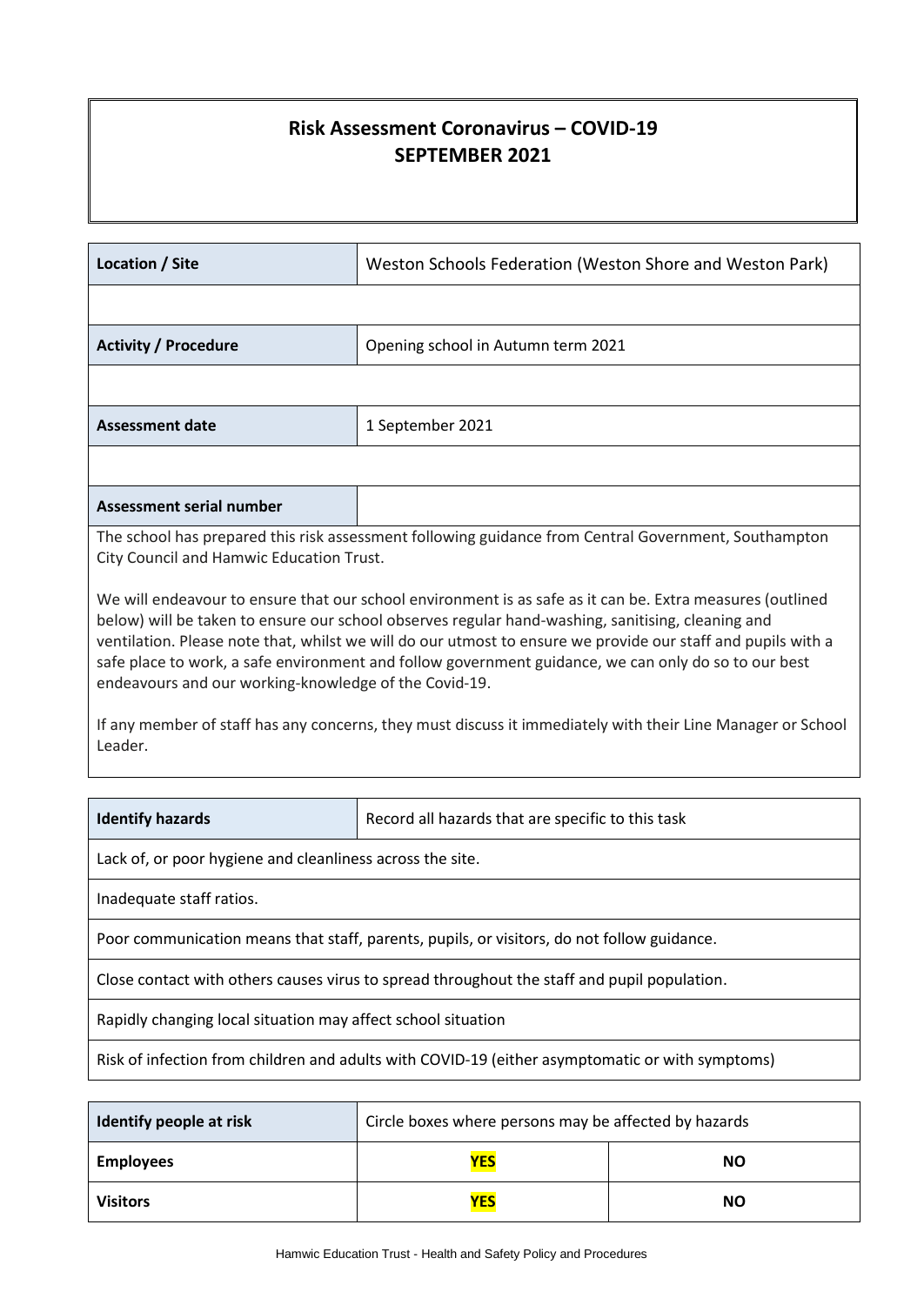| <b>Contractors</b>        | <b>YES</b> | <b>NO</b> |
|---------------------------|------------|-----------|
| <b>Vulnerable persons</b> | <b>YES</b> | <b>NO</b> |
| <b>Pupils</b>             | <b>YES</b> | <b>NO</b> |

Ť

٦

 $\mathbf{r}$ 

| <b>Existing control measures</b>                                      | List controls already in place to reduce risk of injury                                                                                                                                                                                                                                                                            |  |  |  |  |
|-----------------------------------------------------------------------|------------------------------------------------------------------------------------------------------------------------------------------------------------------------------------------------------------------------------------------------------------------------------------------------------------------------------------|--|--|--|--|
| Hamwic Education Trust (HET).                                         | The school will follow all DFE/Government guidance which will be made available through updates from the                                                                                                                                                                                                                           |  |  |  |  |
| COVID-19.                                                             | We will continue to follow public health advice on testing, self-isolation and managing confirmed cases of                                                                                                                                                                                                                         |  |  |  |  |
| mask when on school site.                                             | Face coverings are no longer advised for pupils, staff and visitors either in classrooms or in communal areas<br>However, staff have been requested to continue to wear a mask in communal areas around the school and<br>outside on school site (for example on the playground). Parents and visitors will be requested to wear a |  |  |  |  |
| organise a PCR test                                                   | Anyone who is unwell, with possible COVID-19 symptoms, (staff or student) should remain at home and                                                                                                                                                                                                                                |  |  |  |  |
|                                                                       | Information and guidance will remain in place to minimise contact with individuals who are unwell, by<br>ensuring that those who have coronavirus (COVID-19) symptoms do not attend school.                                                                                                                                        |  |  |  |  |
|                                                                       | Contingency plans will be introduced when directed to do so by PHE following a local outbreak                                                                                                                                                                                                                                      |  |  |  |  |
| throughout the school.                                                | Hand sanitiser will remain available on entry to the school at the reception desk and at various points                                                                                                                                                                                                                            |  |  |  |  |
| Pupils and staff will continue to sanitise their hands                |                                                                                                                                                                                                                                                                                                                                    |  |  |  |  |
|                                                                       | We will continue to promote good hygiene, by promoting the 'catch it, bin it, kill it' approach.                                                                                                                                                                                                                                   |  |  |  |  |
| Enhanced cleaning will continue across the school                     |                                                                                                                                                                                                                                                                                                                                    |  |  |  |  |
| opened and alternated throughout the day to create different airflows | We will encourage all staff to maintain good ventilation in rooms they are occupying. Windows will be                                                                                                                                                                                                                              |  |  |  |  |
|                                                                       | Where possible, we will continue to try to answer parents' concerns/questions by email/phone or zoom.<br>Parent visits will be kept to a minimum and only where absolutely necessary - staff will be encouraged to<br>socially distance from visitors, meet outdoors where possible or use a well ventilated room.                 |  |  |  |  |
| guidance followed                                                     | Orchestras, drama and choir groups will resume - school will ensure rooms used are well ventilated and Gov                                                                                                                                                                                                                         |  |  |  |  |
| Government guidance is followed                                       | School trips will not take place in the Autumn term and will be reviewed for the Spring term; When trips<br>resume we will undertake a risk assessment in relation to all our educational visits to ensure that DFE/                                                                                                               |  |  |  |  |
| whilst self-isolating via Seesaw                                      | We will continue to offer a remote 'home' learning package for those students who need to remain at home                                                                                                                                                                                                                           |  |  |  |  |
| <b>Staff</b><br>butterflies                                           | Staffrooms will be separate - Weston Shore; Weston Park KS1; Weston Park KS2 staffroom; Weston Park KS2                                                                                                                                                                                                                            |  |  |  |  |

Whole school staff meetings will be held by video software such as Zoom wherever possible (to be reviewed after October half term 2021).

Smaller staff meetings including PDM may be held in KS1 or KS2 hall at Weston Park and staff will be asked to remain in their year groups.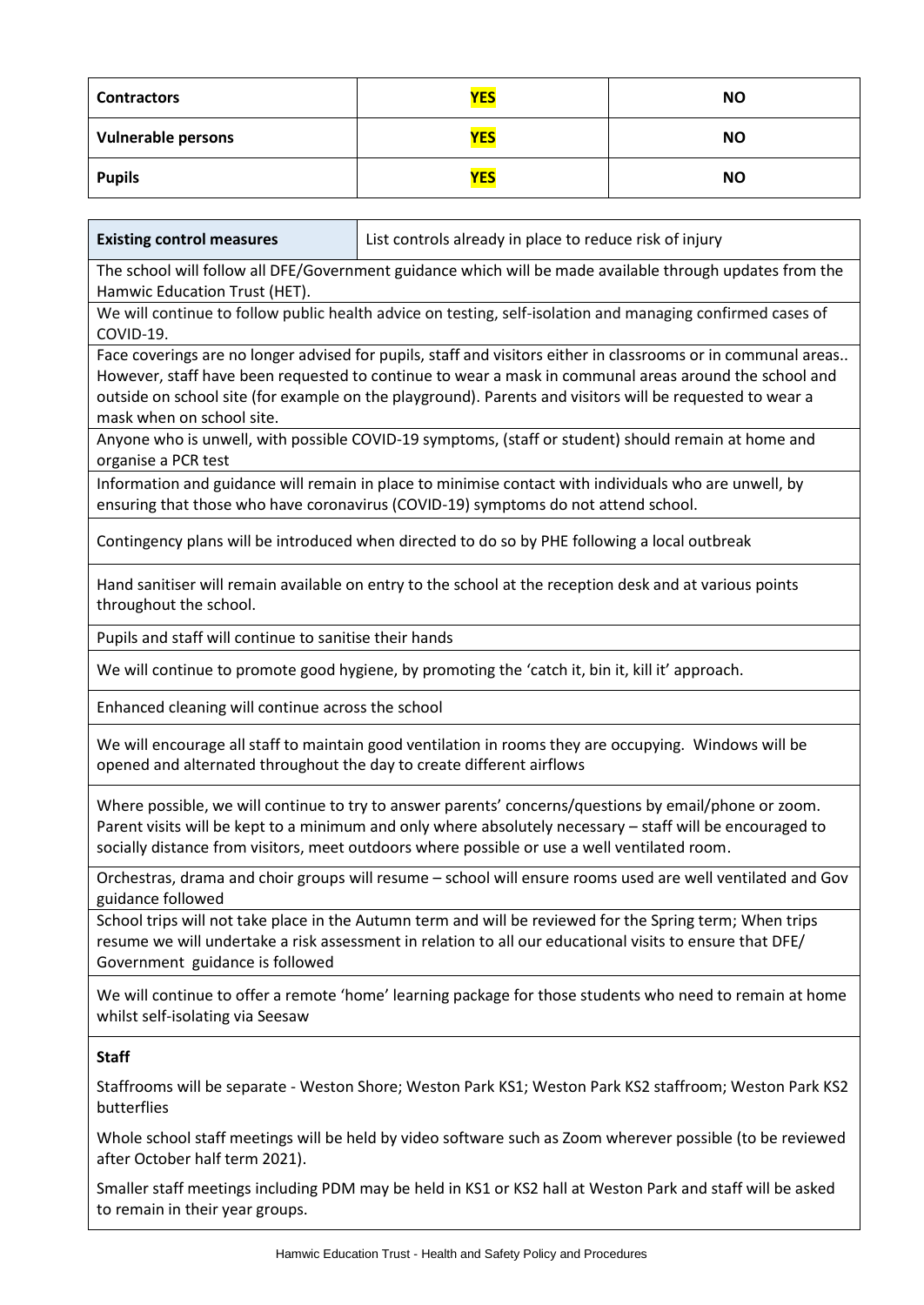Lateral Flow Tests are required every Tuesday and Sunday for all staff. Positive results must be reported to line manager as soon as possible; the member of staff with a positive result must not attend work and must book a PCR test.

Staff can walk through the school, wearing a mask and maintaining social distancing

#### **Children**

No children in offices unless it is a safeguarding disclosure or for your safety or safety of others

Medical will continue to be administered in the classroom to reduce movement across school and if required the office team called to the classroom on walkie talkie

Assemblies will be held by zoom

Lunches will be served in the halls. These will be on a rota, in year group bubbles, minimising the number of children in the hall at any one time.

Breakfast club will continue by invite only and will be reviewed in Autumn 2- children will be distanced in their year group bubbles

Afterschool clubs will start in September 2021 but will be very limited and will be reviewed in Autumn 2

Afterschool clubs will be temporarily postponed until further notice (from 2 November 2021)

### **Visitors**

All school visits, including by parents, will be by prior appointment/invitation only.

Visitors will be asked not to attend the premises should they display any COVID symptoms

All visitors will be asked to sanitise their hands before entering the premises and asked to wear a mask

### **Communication to parents**

Parents will be reminded that children should not attend school whilst displaying COVID symptoms. (In most cases, parents and carers will agree that a pupil with symptoms should not attend the school, given the potential risk to others)

Parents will be provided with a high quality remote learning offer (via Seesaw) should their child need to isolate.

Parents will be able to enter the school premises for the purpose of dropping off and collecting their children.

Parents will be encouraged to call / email school with queries and not enter the school unless invited

Letter sent 1 November 2021 – children will return to working in year group bubbles; breaks and lunch times will also be in year group bubbles, and there will be staggered start and end times to the day for each year group. Parent will be asked to wear masks on the school site

#### **Cleaning & Hygiene**

Site managers will ensure they have enough cleaning staff and cleaning products to ensure the site remains cleaned to a high standard.

A cleaning schedule will be implemented throughout the site, ensuring that high risk contact points, e.g. work surfaces, door handles, taps etc. are all thoroughly cleaned and disinfected regularly. Additional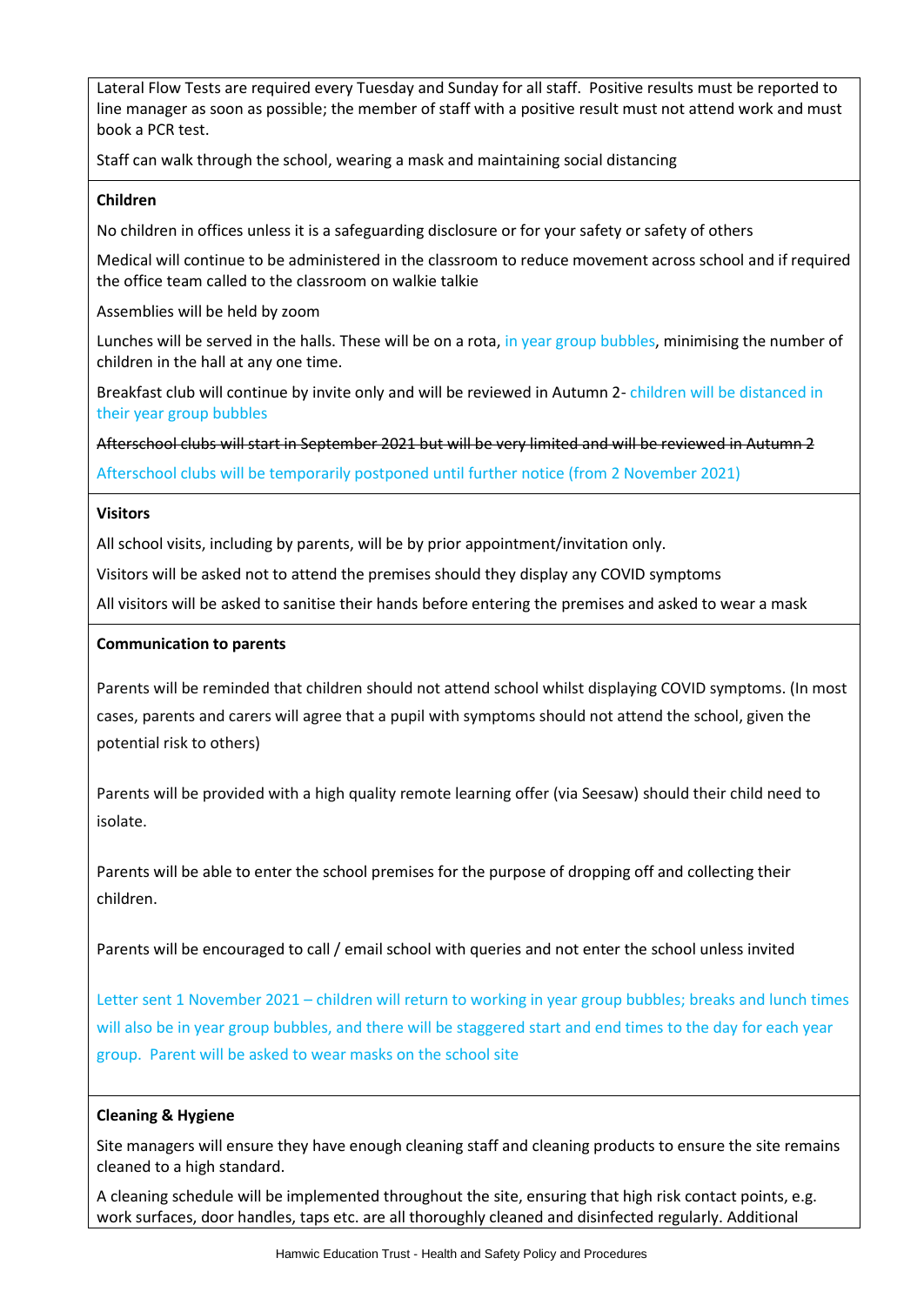cleaning hours will be maintained into the autumn term and cleaning schedules recorded in key areas e.g. toilets and classrooms.

Pupils will have their own clear plastic wallets with resources and will share other resources in table groups within their classroom.

Classroom will have sufficient tissues and children taught to 'catch it bin it kill it'.

Sufficient bins in all classroom areas.

Ensure adequate stock levels of hand sanitiser and tissues are available and replenish as needed.

Inform parents of hygiene expectations and discuss with pupils-children to hand wash throughout the day, including on entry/exit and before and after break/lunch as well as after toileting.

Ensure that all adults and pupils:

- frequently wash their hands with soap and water for 20 seconds and dry thoroughly;

- clean their hands on arrival at the setting, before and after eating, and after sneezing or coughing;

- are encouraged not to touch their mouth, eyes and nose;

- use a tissue or elbow to cough or sneeze and use bins for tissue waste ('catch it, bin it, kill it').

Ensure that bins for tissues are emptied throughout the day.

Where possible, all spaces should be well ventilated using natural ventilation (opening windows) or ventilation units.

Windows should be opened and closed at different times of the day to ensure varying air flows are maintained

Prop doors open, only where safe to do so (bearing in mind fire safety and safeguarding) Doors should be closed when a room is left and windows opened up

| <b>Existing level of risk</b> | Consider current level of risk with existing controls in place |
|-------------------------------|----------------------------------------------------------------|
|                               |                                                                |

**Due to the nature of the virus, there will be a higher risk compared to other illnesses. We will monitor the situation and as soon as we feel the risk has increased, we will notify Gemma Carr or Nikki Thorne at the Hamwic Education Trust**

| Additional control measures                                                                                                                                                                   | List any additional control measures that are required |  |  |  |  |
|-----------------------------------------------------------------------------------------------------------------------------------------------------------------------------------------------|--------------------------------------------------------|--|--|--|--|
| Face masks are now optional for staff in classrooms but should be worn in communal areas                                                                                                      |                                                        |  |  |  |  |
| Staff have the choice whether they maintain their classroom in a COVID-19-safe set up e.g.use a taped 2<br>metre teacher zone                                                                 |                                                        |  |  |  |  |
| In case of a local outbreak staff should have a covid outbreak seating plan in place should the need arise to<br>revert to the class layouts of 20-21 i.e. desks facing forward, bubbles etc. |                                                        |  |  |  |  |
| Whilst bubbles are no longer necessary school will continue to monitor the situation<br>Year Group bubbles will commence again on 2 November 2021 and will continue until further review      |                                                        |  |  |  |  |
| Screens in place on Reception/counters and in the school offices to remain in place                                                                                                           |                                                        |  |  |  |  |
|                                                                                                                                                                                               |                                                        |  |  |  |  |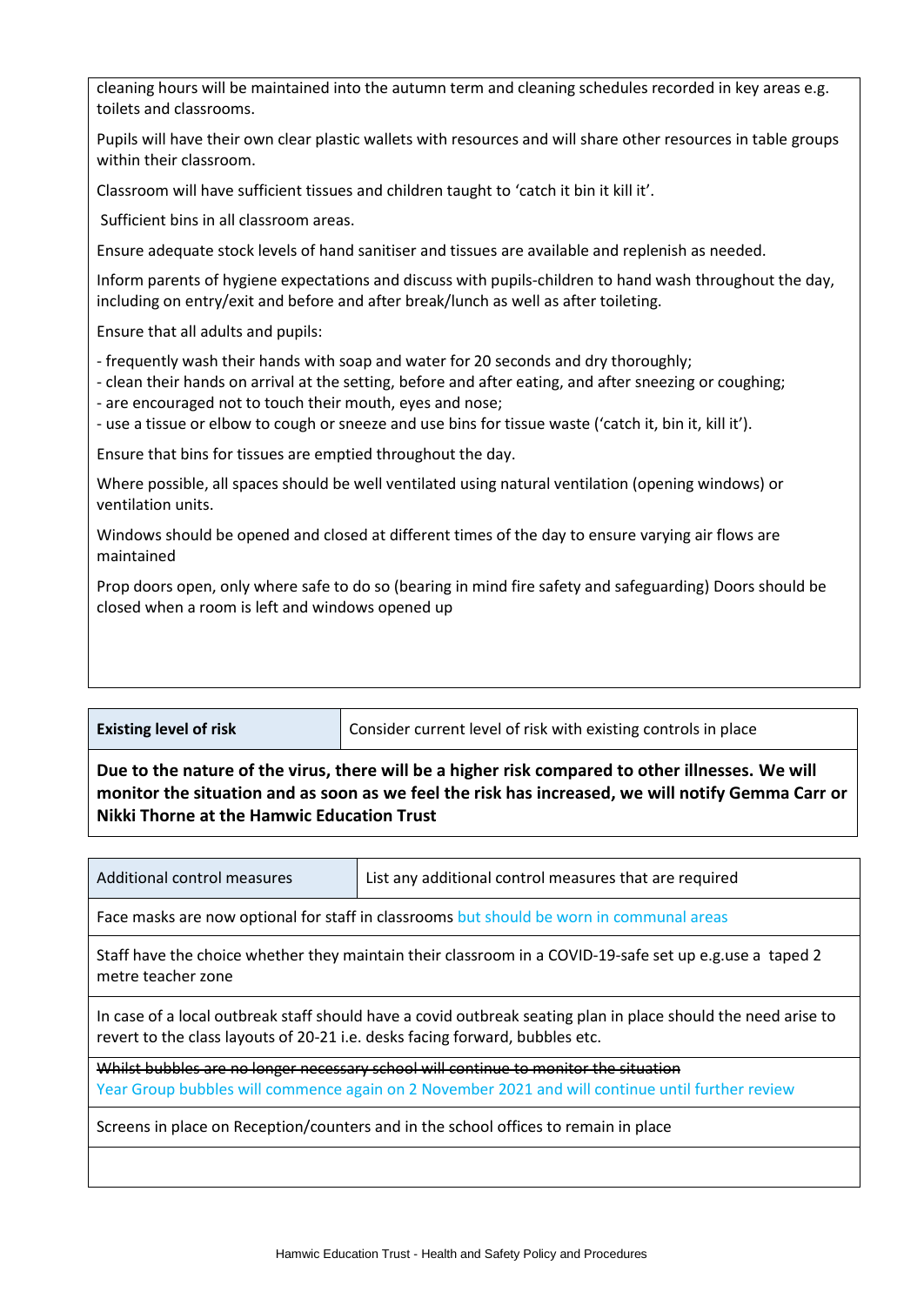| <b>School Leader's comments</b> | I Insert comments relevant to findings as appropriate |
|---------------------------------|-------------------------------------------------------|
|---------------------------------|-------------------------------------------------------|

| Name of school leader | <b>Signature of school leader</b> | <b>Date</b>      |
|-----------------------|-----------------------------------|------------------|
| James Wiltshire       |                                   | 7 September 2021 |

**Risk assessment Risk assessesses** Set future review dates & sign/comment upon completion

| <b>Review</b><br>date                | <b>Reviewed by</b> | <b>Reviewer signature</b> | <b>Remarks</b>                                                                                   |
|--------------------------------------|--------------------|---------------------------|--------------------------------------------------------------------------------------------------|
| 6 <sup>th</sup><br>September<br>2021 | T Bulpett          | T Bulpett                 | Updated for return to school September 2021                                                      |
| 1 <sup>st</sup><br>November<br>2021  | <b>T</b> Bulpett   | T Bulpett                 | Updates for return to year group bubbles commencing<br>1 <sup>st</sup> November 2021made in blue |
|                                      |                    |                           |                                                                                                  |
|                                      |                    |                           |                                                                                                  |
|                                      |                    |                           |                                                                                                  |
|                                      |                    |                           |                                                                                                  |
|                                      |                    |                           |                                                                                                  |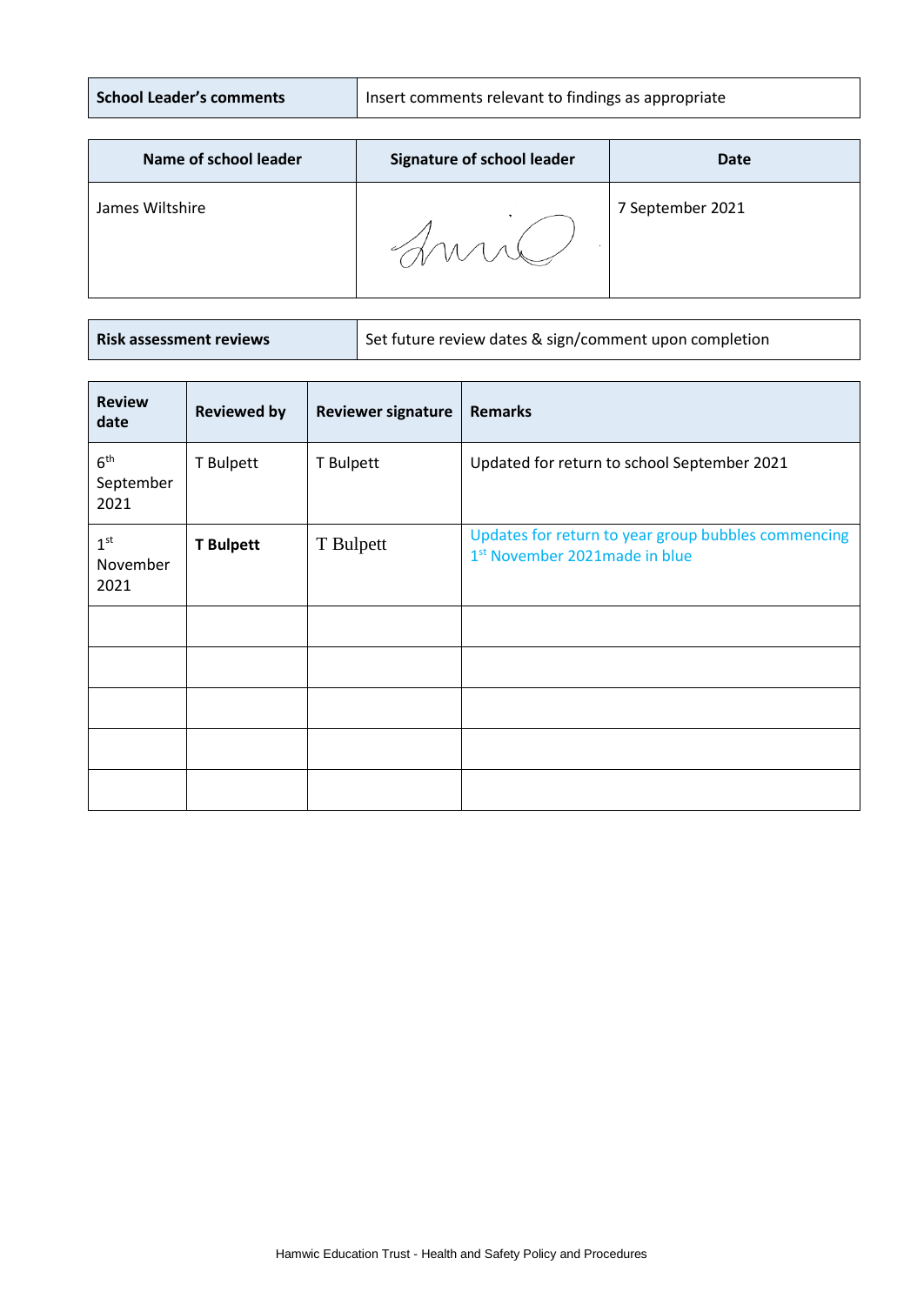|                        |                                                     | <b>LIKELIHOOD</b>                         |                         |                      |          |                         |
|------------------------|-----------------------------------------------------|-------------------------------------------|-------------------------|----------------------|----------|-------------------------|
| <b>Fatalities</b><br>5 |                                                     | 5                                         | <b>10</b>               | 15                   | 20       | 25                      |
| Major<br>4             |                                                     | 4                                         | 8                       | $12 \overline{ }$    | 16       | 20                      |
| 3<br><b>Serious</b>    | SEVERITY                                            | 3                                         | $6\overline{}$          | 9                    | 12       | <b>15</b>               |
| 2<br>Minor             |                                                     | $\overline{2}$                            | $\overline{\mathbf{4}}$ | $6\phantom{1}6$      | 8        | <b>10</b>               |
| Negligible<br>1        |                                                     | 1                                         | $\overline{2}$          | 3                    | 4        | 5                       |
|                        |                                                     | 1 Very<br><b>Unlikely</b>                 | 2 Unlikely              | 3<br><b>Moderate</b> | 4 Likely | 5 Very<br><b>Likely</b> |
| <b>Low Risk</b>        |                                                     | Acceptable - Monitor. See note 1 below.   |                         |                      |          |                         |
| <b>Moderate Risk</b>   | Acceptable - Subject to guidance. See note 2 below. |                                           |                         |                      |          |                         |
| <b>High Risk</b>       |                                                     | Unacceptable - Activity must not proceed. |                         |                      |          |                         |

## **RISK ASSESSMENT MATRIX - LEVEL OF RISK**

Note 1. If the risk after controls is established as low, then no further action is required. However, you should continue to monitor the residual risk and ensure that it remains as low as **'so far as is reasonably practical'.**

Note 2. Tasks which have been identified as containing moderate residual risk, after controls are in place, may only be undertaken providing the risk has been reduced '**so far as is reasonably practical'** and must be reduced to a minimum, commensurate with the needs of the task**.**